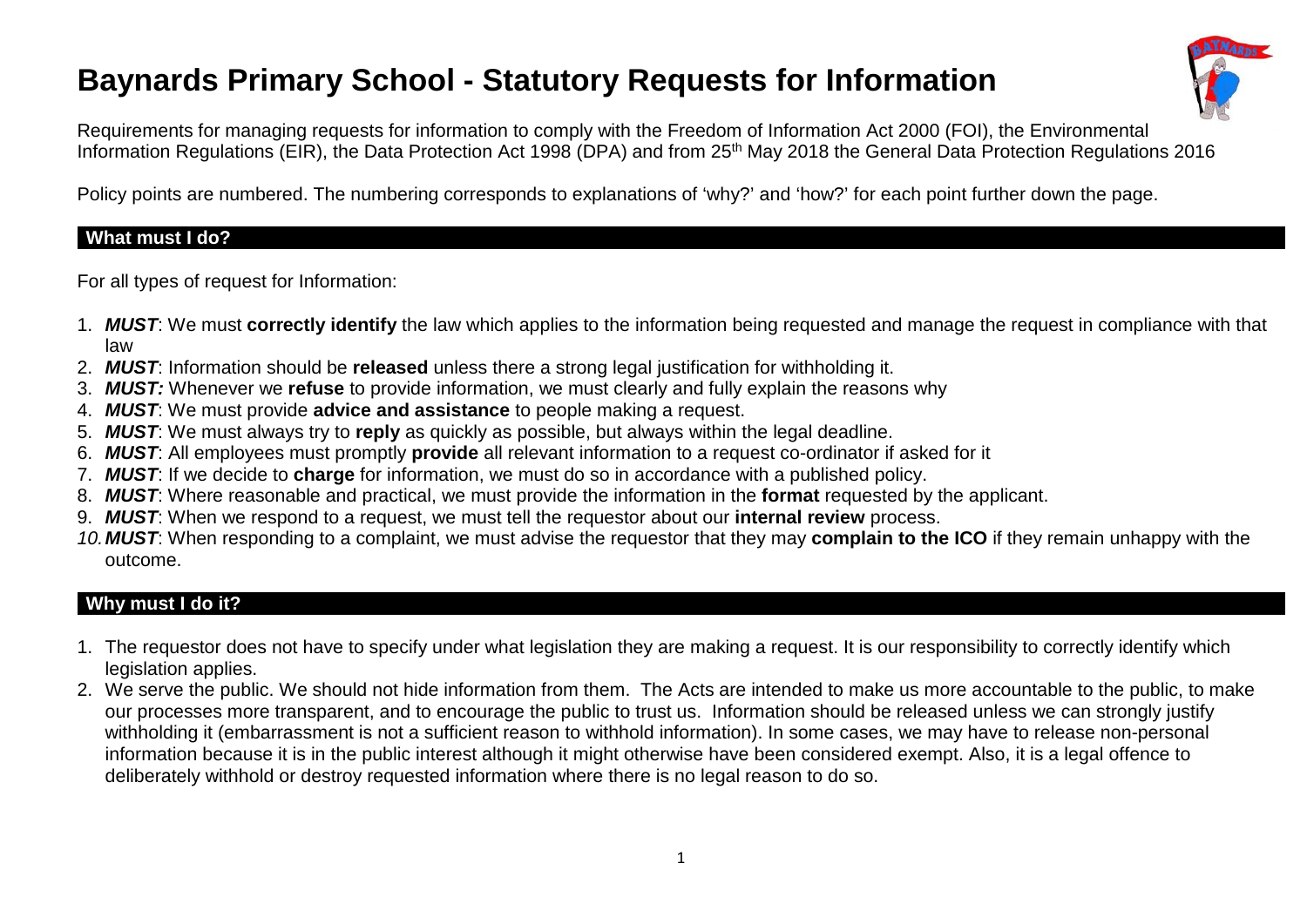- 3. We will not be obliged to provide all or part of the information requested if a legal justification applies. If we believe a reason does apply then we must help the public to challenge our decisions effectively by giving our reasons and doing so clearly and fully in line with the requirements of the Acts. This is a legal requirement.
- 4. The Acts require us to assist requestors, especially where we may be considering refusing a request, in guiding the public on how to clarify or re-scope their request to achieve the best outcome. This is a legal requirement.
- 5. The laws provide statutory deadlines for responding to a request; FOI & EIR 20 working days, DPA 40 calendar days (but 20 working days under GDPR from May 2018). There are limited reasons to extend the deadlines. The laws expect information to be well managed and accessible, therefore there is an assumption that requests should be routinely responded to well in advance of the deadline.
- 6. In order to comply with regulator and corporate targets for fulfilling requests, all employees have a role to play in making information relevant to the request available promptly so that a response can be drafted within the timescale.
- 7. The laws require us to make clear the basis for charging to ensure that charges are fair and un-obstructive. We must tell requestors whether a charge applies before we provide the information and we should tell them what that charge will be.
- 8. The acts duty on us to provide information in a format that the requester would find most convenient to their needs. We may refuse unreasonable demands and charge in certain cases, but in principle the requestor should be able to receive the information in the way they specify.
- 9. It is a requirement of the act to have an internal review process. Where a requestor expresses dissatisfaction with a response, this must be treated as a complaint. The act states that expressing dissatisfaction is enough to require us to treat it as such. The ICO requires us to complete the internal review process before it will accept an escalation of a complaint to their office.
- 10.This is a statutory requirement.

# **How must I do it?**

- 1. Follow guidance and training to correctly identify whether the request should be handled under FOI, EIR or DPA/GDPR.
- 2. By following the points of this policy and accompanying guidance and training
- 3. Ensure the employee making decisions about what can be released and drafting the response has access to legal guidance in order to make the response full and compliant with the law.
- 4. Discuss the likely response with the requestor if their request is likely to be refused and explain options that would help them receive as useful a response as possible within the limits of the law. Although we should not ask requestors what they intend to do with the information they have requested, we can explain what we do hold and what is likely to be disclosable to them.
- 5. We must record performance against the statutory deadlines to ensure we are aware of how well we are complying with the law and to help make changes to processes if necessary.
- 6. Make sure the information you manage is accessible and well structured so that you can retrieve it quickly when requested.
- 7. It is not lawful to charge for information without a published policy explaining the basis for arriving at a fee. In the absence of a published policy, charges are not made.